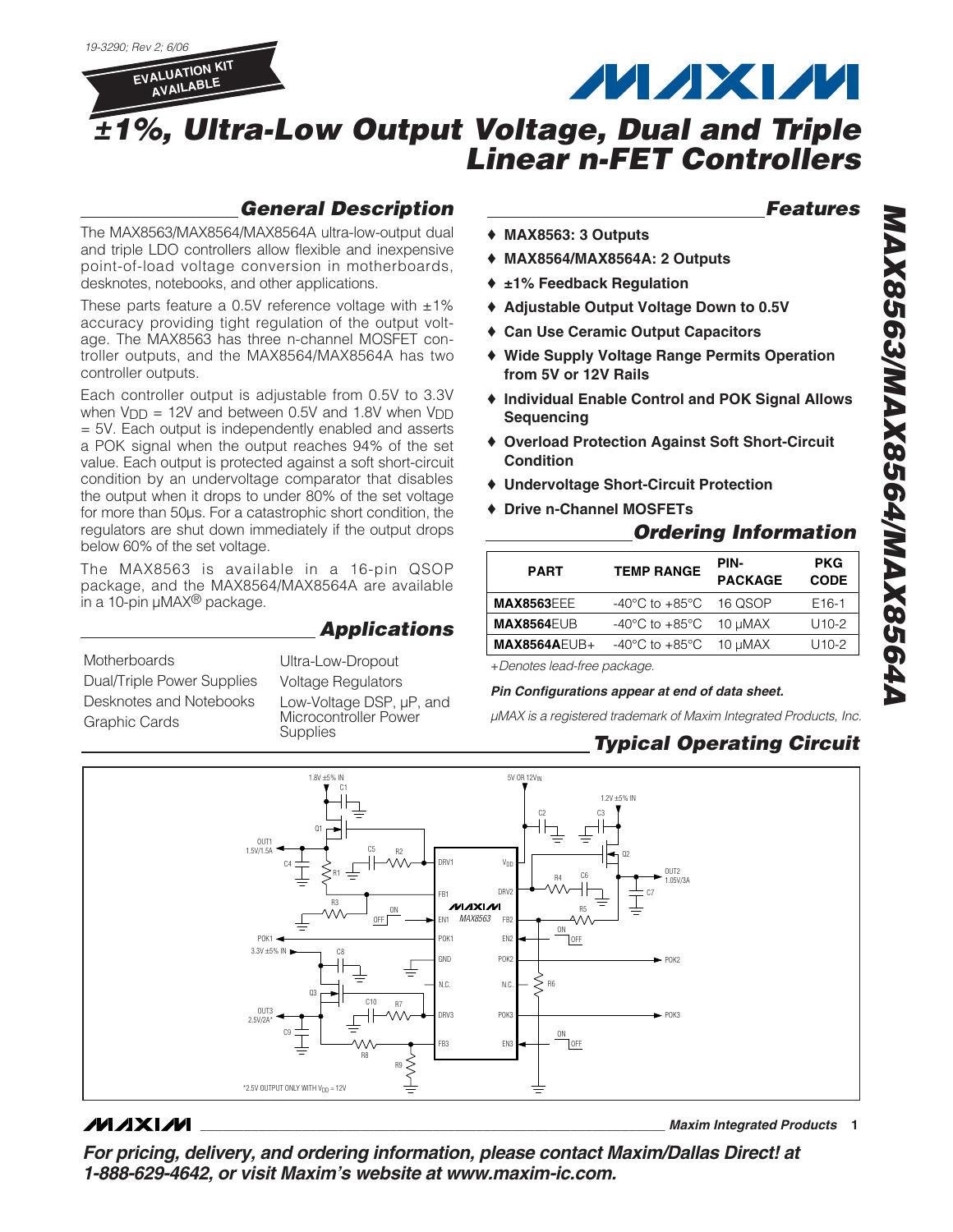#### **ABSOLUTE MAXIMUM RATINGS**

*absolute maximum rating conditions for extended periods may affect device reliability.*<br> *absolute maximum rating conditions for extended periods may affect device reliability.*<br>
FB1, FB2, FB3, POK1, POK2, POK3 to GND ... DRV1, DRV2, DRV3, EN1, EN2, EN3 to GND............................................-0.3V to (VDD + 0.3V) FB1, FB2, FB3, POK1, POK2, POK3 to GND ...........-0.3V to +6V Continuous Power Dissipation ( $T_A = +70^{\circ}C$ ) 10-Pin µMAX (derate 5.6mW/°C above +70°C) ........444.4mW 16-Pin QSOP (derate 8.3mW/°C above +70°C)........666.7mW

| Operating Temperature Range 40°C to +85°C |  |
|-------------------------------------------|--|
|                                           |  |
|                                           |  |
| Lead Temperature (soldering, 10s)  +300°C |  |

*Stresses beyond those listed under "Absolute Maximum Ratings" may cause permanent damage to the device. These are stress ratings only, and functional operation of the device at these or any other conditions beyond those indicated in the operational sections of the specifications is not implied. Exposure to*

### **ELECTRICAL CHARACTERISTICS**

(V<sub>DD</sub> = V<sub>EN1</sub> = V<sub>EN2</sub> = V<sub>EN3</sub> = 5V, V<sub>GND</sub> = 0V, T<sub>A</sub> = -40°C to +85°C, unless otherwise noted. Typical values are at T<sub>A</sub> = +25°C.) (Note 1)

| <b>PARAMETER</b>                               | <b>CONDITIONS</b>                            |                                                  |                                          | <b>MIN</b> | <b>TYP</b>     | <b>MAX</b> | <b>UNITS</b> |  |
|------------------------------------------------|----------------------------------------------|--------------------------------------------------|------------------------------------------|------------|----------------|------------|--------------|--|
| <b>GENERAL</b>                                 |                                              |                                                  |                                          |            |                |            |              |  |
| V <sub>DD</sub> Voltage Range                  |                                              |                                                  | 4.5                                      |            | 13.2           | $\vee$     |              |  |
| V <sub>DD</sub> Undervoltage-Lockout Threshold | Rising, 200mV hysteresis (typ)               |                                                  |                                          | 3.56       | 3.76           | 4.00       | $\vee$       |  |
|                                                | $V_{EN} = V_{DD} = 12V (MAX8563)$            |                                                  |                                          |            | 930            | 1600       | μA           |  |
| V <sub>DD</sub> Quiescent Current              | $V_{EN}$ = $V_{DD}$ = 12V (MAX8564/MAX8564A) |                                                  |                                          |            | 660            | 1200       |              |  |
| V <sub>DD</sub> Shutdown Current               | $EN1 = EN2 = EN3 = GND, VDD = 12V$           |                                                  |                                          |            |                | 25         | μA           |  |
| <b>LDOs</b>                                    |                                              |                                                  |                                          |            |                |            |              |  |
|                                                | $T_A = 0$ °C to +85°C                        |                                                  |                                          | 0.494      | 0.5            | 0.504      |              |  |
| FB_Accuracy                                    | $T_A = -40$ °C to $+85$ °C                   |                                                  |                                          | 0.489      |                | 0.509      | $\vee$       |  |
|                                                | $T_A = +25$ °C                               |                                                  |                                          | $-100$     |                | $+100$     |              |  |
| FB_ Input Bias Current                         | $T_A = +85^{\circ}C$                         |                                                  |                                          |            | $-8$           |            | nA           |  |
|                                                | MAX8563, MAX8564                             |                                                  |                                          |            | 100            |            |              |  |
| DRV_Soft-Start Charging Current                | <b>MAX8564A</b>                              |                                                  |                                          |            | 10             |            | μA           |  |
|                                                |                                              | $T_A = 0^\circ \text{C}$ to $+85^\circ \text{C}$ |                                          | 4          |                |            | mA           |  |
| DRV_Max Sourcing Current                       | $VFB = 0.45V$                                |                                                  | $T_A = -40^{\circ}$ C to $+85^{\circ}$ C | 3          | $\overline{7}$ |            |              |  |
|                                                | $VFB = 0.6V$                                 | $T_A = 0^\circ \text{C}$ to $+85^\circ \text{C}$ |                                          | 3          |                |            | mA           |  |
| DRV_ Max Sinking Current                       |                                              |                                                  | $T_A = -40^{\circ}$ C to $+85^{\circ}$ C | 1.8        | $\overline{7}$ |            |              |  |
|                                                | $V_{DD} = 5V$ , $V_{FB} = 0.46V$             |                                                  | 4.7                                      |            |                | $\vee$     |              |  |
| DRV_Max Voltage                                | $V_{DD} = 13.2V$ , $V_{FB} = 0.46V$          |                                                  | 8.0                                      |            | 10.9           |            |              |  |
| FB_ Slow Short-Circuit Threshold               | Measured at FB_ (falling)                    |                                                  |                                          |            | 400            |            | mV           |  |
| FB_ Fast Short-Circuit Threshold               | Measured at FB_ (falling)                    |                                                  |                                          | 300        |                | mV         |              |  |
| Slow Short-Circuit Timer                       |                                              |                                                  |                                          | 50         |                | μs         |              |  |
| FB_ to DRV_ Transconductance                   |                                              |                                                  | 0.115                                    | 0.24       | 0.460          | Mho        |              |  |
| <b>LOGIC</b>                                   |                                              |                                                  |                                          |            |                |            |              |  |
| EN_Input Low Level                             |                                              |                                                  |                                          |            | 0.7            | $\vee$     |              |  |
| EN_Input High Level                            |                                              |                                                  |                                          | 1.3        |                |            | V            |  |
|                                                | $V_{EN} = 0$ and $V_{DD}$ ,                  |                                                  | $T_A = +25$ °C                           | $-0.1$     |                | $+0.1$     |              |  |
| <b>EN_Input Leakage Current</b>                | $VDD = 13.2V$                                |                                                  | $T_A = +85^{\circ}C$                     |            | 0.001          |            | μA           |  |

**MAXIM**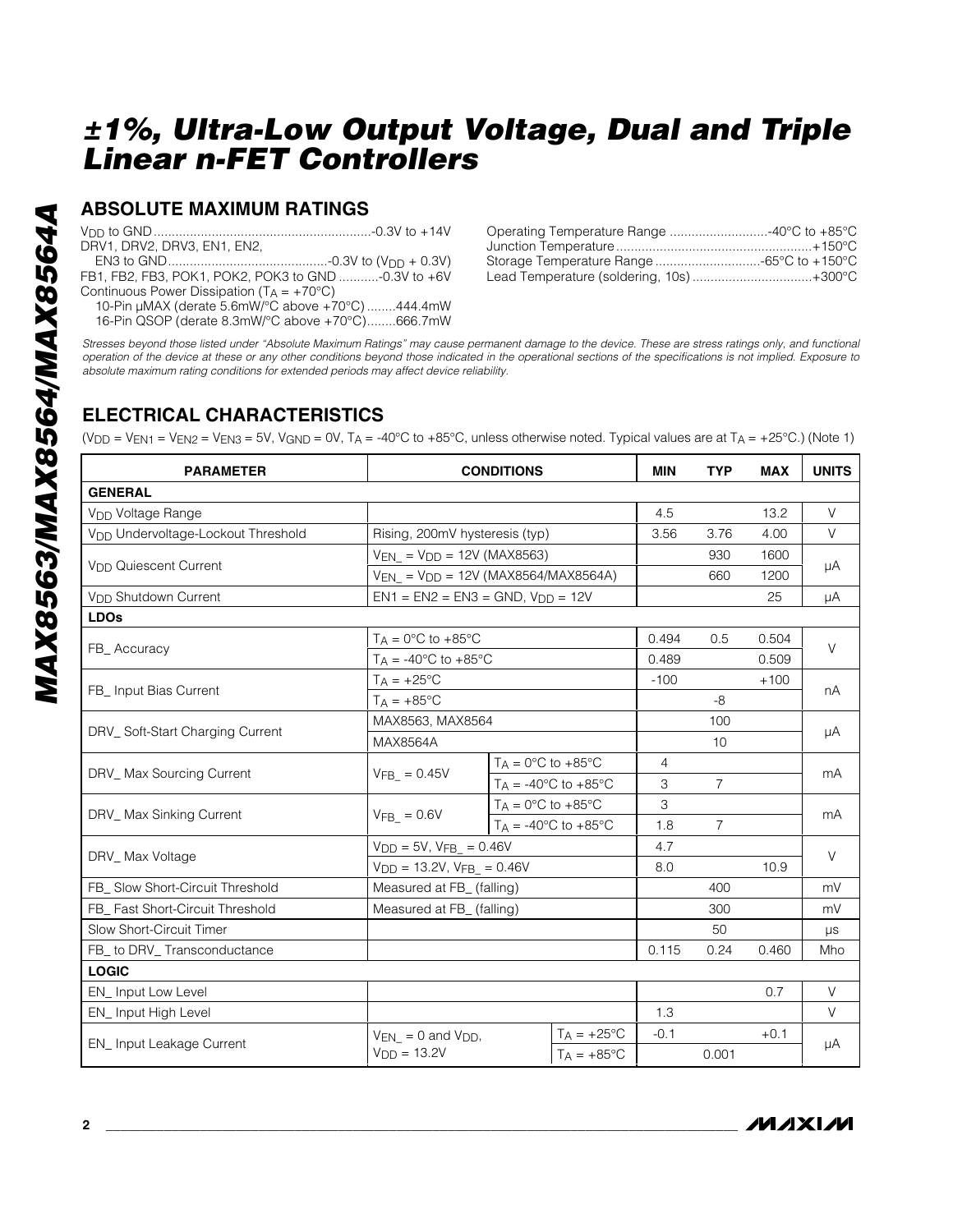### **ELECTRICAL CHARACTERISTICS (continued)**

(V<sub>DD</sub> = V<sub>EN1</sub> = V<sub>EN2</sub> = V<sub>EN3</sub> = 5V, V<sub>GND</sub> = 0V, T<sub>A</sub> = -40°C to +85°C, unless otherwise noted. Typical values are at T<sub>A</sub> = +25°C.) (Note 1)

| <b>PARAMETER</b>                | <b>CONDITIONS</b>                              | MIN                       | <b>TYP</b> | <b>MAX</b> | <b>UNITS</b> |    |
|---------------------------------|------------------------------------------------|---------------------------|------------|------------|--------------|----|
| POK Threshold Falling           |                                                | Measured at FB_ (falling) |            |            | 455          | mV |
| POK_Threshold Rising at Startup | Measured at FB_ (rising)                       | 455                       | 470        | 485        | mV           |    |
| POK_Output Low Level            | Sinking 1mA, $V_{DD} = 4.5V$ , $V_{FB} = 0.4V$ |                           |            | 0.1        |              |    |
|                                 |                                                | $T_A = +25$ °C            |            |            | 0.1          |    |
| POK_Output High Leakage         | $VDD = 5.5V$                                   | $T_A = +85^{\circ}C$      |            | 0.001      |              | μA |

**Note 1:** Specifications are production tested at T<sub>A</sub> = +25°C. Maximum and minimum specifications over temperature are guaranteed by design.







### **OUTPUT VOLTAGE vs. OUTPUT CURRENT**

*Typical Operating Characteristics*





![](_page_2_Figure_11.jpeg)

![](_page_2_Figure_12.jpeg)

![](_page_2_Figure_13.jpeg)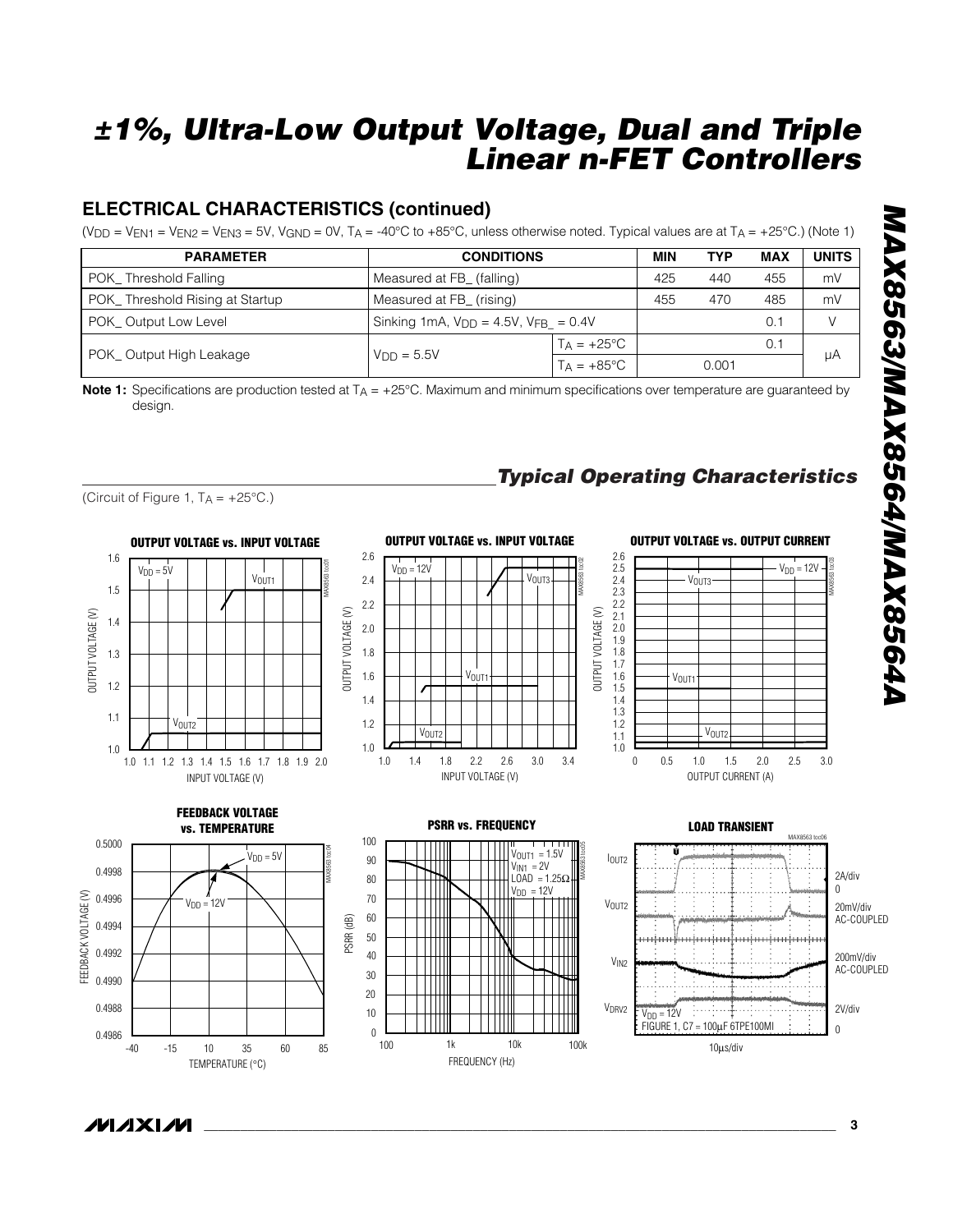#### *Typical Operating Characteristics (continued)*

(Circuit of Figure 1,  $T_A = +25^{\circ}C$ .)

![](_page_3_Figure_3.jpeg)

![](_page_3_Figure_4.jpeg)

![](_page_3_Figure_5.jpeg)

![](_page_3_Figure_6.jpeg)

**MAXIM**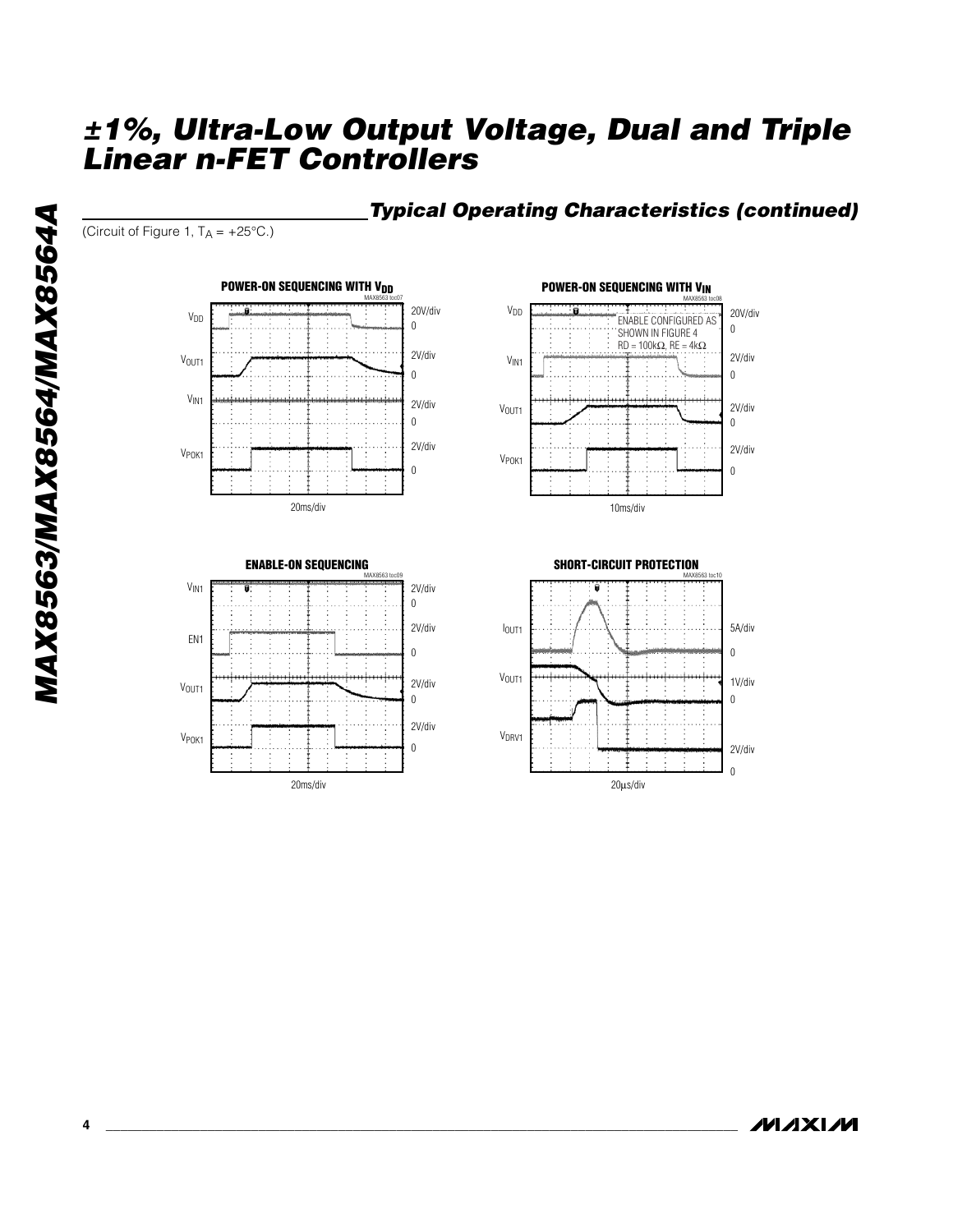#### *Functional Diagram*

![](_page_4_Figure_2.jpeg)

### *Pin Description*

|                |                  |                                    | V <sub>DD</sub><br>V <sub>DD</sub><br>0.5V<br>DRV1<br>EN1<br>GM<br>VL<br>POK1<br>FB1<br><b>POK</b><br>LD <sub>0</sub><br>COMPARATOR<br>CONTROLLER 1<br>EN <sub>2</sub><br>DRV2<br>LD <sub>0</sub><br>POK2<br>FB <sub>2</sub><br>CONTROLLER 2<br>DRV3<br>EN3<br>LD <sub>0</sub><br>POK3 -<br>FB <sub>3</sub><br>CONTROLLER 3 |  |  |  |  |
|----------------|------------------|------------------------------------|-----------------------------------------------------------------------------------------------------------------------------------------------------------------------------------------------------------------------------------------------------------------------------------------------------------------------------|--|--|--|--|
|                |                  | <b>NAME</b>                        | <b>Pin Description</b>                                                                                                                                                                                                                                                                                                      |  |  |  |  |
| PIN            | <b>MAX8563</b>   | <b>MAX8564/</b><br><b>MAX8564A</b> | <b>FUNCTION</b>                                                                                                                                                                                                                                                                                                             |  |  |  |  |
| $\mathbf{1}$   | DRV <sub>1</sub> | DRV <sub>1</sub>                   | Output n-MOSFET Drive. Drives the gate of an external n-channel MOSFET to regulate output 1.<br>DRV1 is internally pulled to ground when EN1 is logic low. Connect an external series RC circuit<br>for compensation. See the Stability Compensation section.                                                               |  |  |  |  |
| 2              | FB <sub>1</sub>  | FB <sub>1</sub>                    | Feedback Input for Output 1. Connect to the center of a resistor-divider between output 1 and GND to<br>set the output voltage of output 1. The feedback regulation voltage is 0.500V. See the Output Voltage<br>Setting section.                                                                                           |  |  |  |  |
| 3              | EN <sub>1</sub>  | EN <sub>1</sub>                    | Enable Control for Output 1. Drive logic high to enable output 1, or logic low to disable the<br>output. Connect to V <sub>DD</sub> for always-on operation.                                                                                                                                                                |  |  |  |  |
| $\overline{4}$ | POK <sub>1</sub> | POK <sub>1</sub>                   | Output 1 Power-Good Signal. Open-drain output pulls low when output 1 is 12% below the<br>nominal regulated voltage.                                                                                                                                                                                                        |  |  |  |  |
| 5              | <b>GND</b>       | <b>GND</b>                         | Ground                                                                                                                                                                                                                                                                                                                      |  |  |  |  |
| $\,6\,$        |                  | POK <sub>2</sub>                   | Output 2 Power-Good Signal. Open-drain output pulls low when output 2 is 12% below the<br>nominal regulated voltage.                                                                                                                                                                                                        |  |  |  |  |
|                | N.C.             |                                    | No Internal Connection                                                                                                                                                                                                                                                                                                      |  |  |  |  |
|                | ИЛХИИ            |                                    | 5                                                                                                                                                                                                                                                                                                                           |  |  |  |  |

#### **MAXIM**

**MAX8563/MAX8564/MAX8564A** *MAX8563/MAX8564/MAX8564A*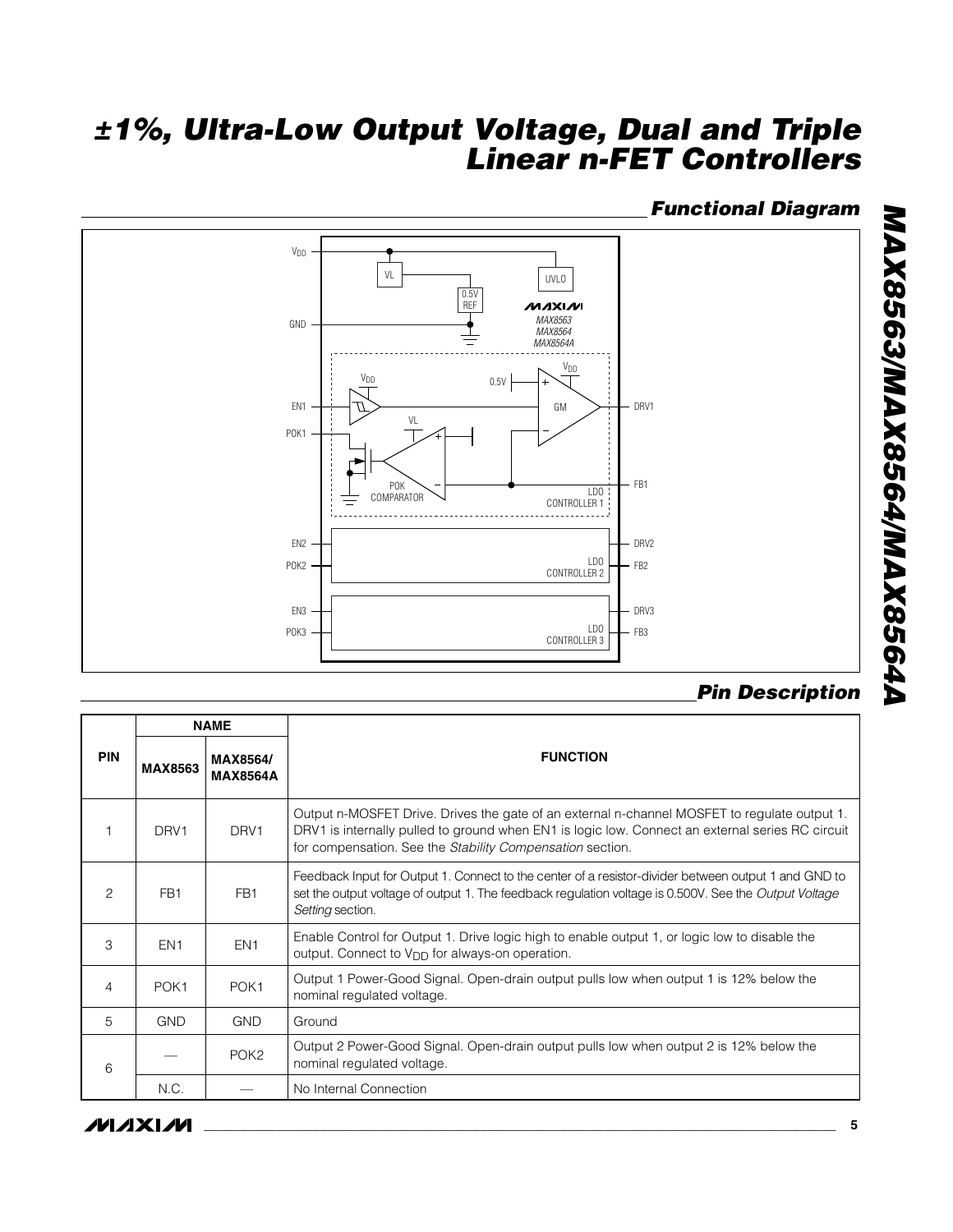### *Pin Description (continued)*

|                 | <b>NAME</b>           |                             |                                                                                                                                                                                                                                                                  |
|-----------------|-----------------------|-----------------------------|------------------------------------------------------------------------------------------------------------------------------------------------------------------------------------------------------------------------------------------------------------------|
| <b>PIN</b>      | <b>MAX8563</b>        | MAX8564/<br><b>MAX8564A</b> | <b>FUNCTION</b>                                                                                                                                                                                                                                                  |
|                 |                       | EN <sub>2</sub>             | Enable Control for Output 2. Drive logic high to enable output 2, or logic low to disable the<br>output. Connect to V <sub>DD</sub> for always-on operation.                                                                                                     |
| $\overline{7}$  | DRV3                  |                             | Output 3 n-MOSFET Drive. Drives the gate of an external n-channel MOSFET to regulate output 3.<br>DRV3 is internally pulled to ground when EN3 is logic low. Connect an external series RC circuit<br>for compensation. See the Stability Compensation section.  |
| FB <sub>2</sub> |                       |                             | Feedback Input for Output 2. Connect to the center of a resistor-divider between output 2 and<br>GND to set the output voltage of output 2. The feedback regulation voltage is 0.500V. See the<br>Output Voltage Setting section.                                |
| 8               | FB <sub>3</sub>       |                             | Feedback Input for Output 3. Connect to the center of a resistor-divider between output 3 and<br>GND to set the output voltage of output 3. The feedback regulation voltage is 0.500V. See the<br>Output Voltage Setting section.                                |
| 9               |                       | DRV <sub>2</sub>            | Output 2 n-MOSFET Drive. Drives the gate of the external n-channel MOSFET to regulate output 2.<br>DRV2 is internally pulled to ground when EN2 is logic low. Connect an external series RC circuit<br>for compensation. See the Stability Compensation section. |
|                 | EN <sub>3</sub>       |                             | Enable Control for Output 3. Drive logic high to enable output 3, or logic low to disable the<br>output. Connect to V <sub>DD</sub> for always-on operation.                                                                                                     |
| 10              |                       | V <sub>DD</sub>             | +5V or +12V Supply Input. Connect to external +5V or +12V supply rail. Bypass with a 0.1µF<br>ceramic or larger capacitor.                                                                                                                                       |
|                 | POK <sub>3</sub>      |                             | Output 3 Power-Good Signal. Open-drain output pulls low when output 3 is 12% below the<br>nominal regulated voltage.                                                                                                                                             |
| 11              | N.C.                  | $\overline{\phantom{0}}$    | No Internal Connection                                                                                                                                                                                                                                           |
| 12              | POK <sub>2</sub>      |                             | Output 2 Power-Good Signal. Open-drain output pulls low when output 2 is 12% below the<br>nominal regulated voltage.                                                                                                                                             |
| 13              | EN <sub>2</sub>       |                             | Enable Control for Output 2. Drive logic high to enable output 2, or logic low to disable the<br>output. Connect to a V <sub>DD</sub> for always-on operation.                                                                                                   |
| 14              | FB <sub>2</sub>       |                             | Feedback Input for Output 2. Connect to the center of a resistor-divider between output 2 and<br>GND to set the output voltage of output 2. The feedback regulation voltage is 0.500V. See the<br>Output Voltage Setting section.                                |
| 15              | DRV <sub>2</sub>      |                             | Output 2 n-MOSFET Drive. Drives the gate of the external n-channel MOSFET to regulate output 2.<br>DRV2 is internally pulled to ground when EN2 is logic low. Connect an external series RC circuit<br>for compensation. See the Stability Compensation section. |
| 16              | <b>V<sub>DD</sub></b> |                             | +5V or +12V Supply Input. Connect to an external +5V or +12V supply rail. Bypass with a 0.1µF<br>ceramic or larger capacitor.                                                                                                                                    |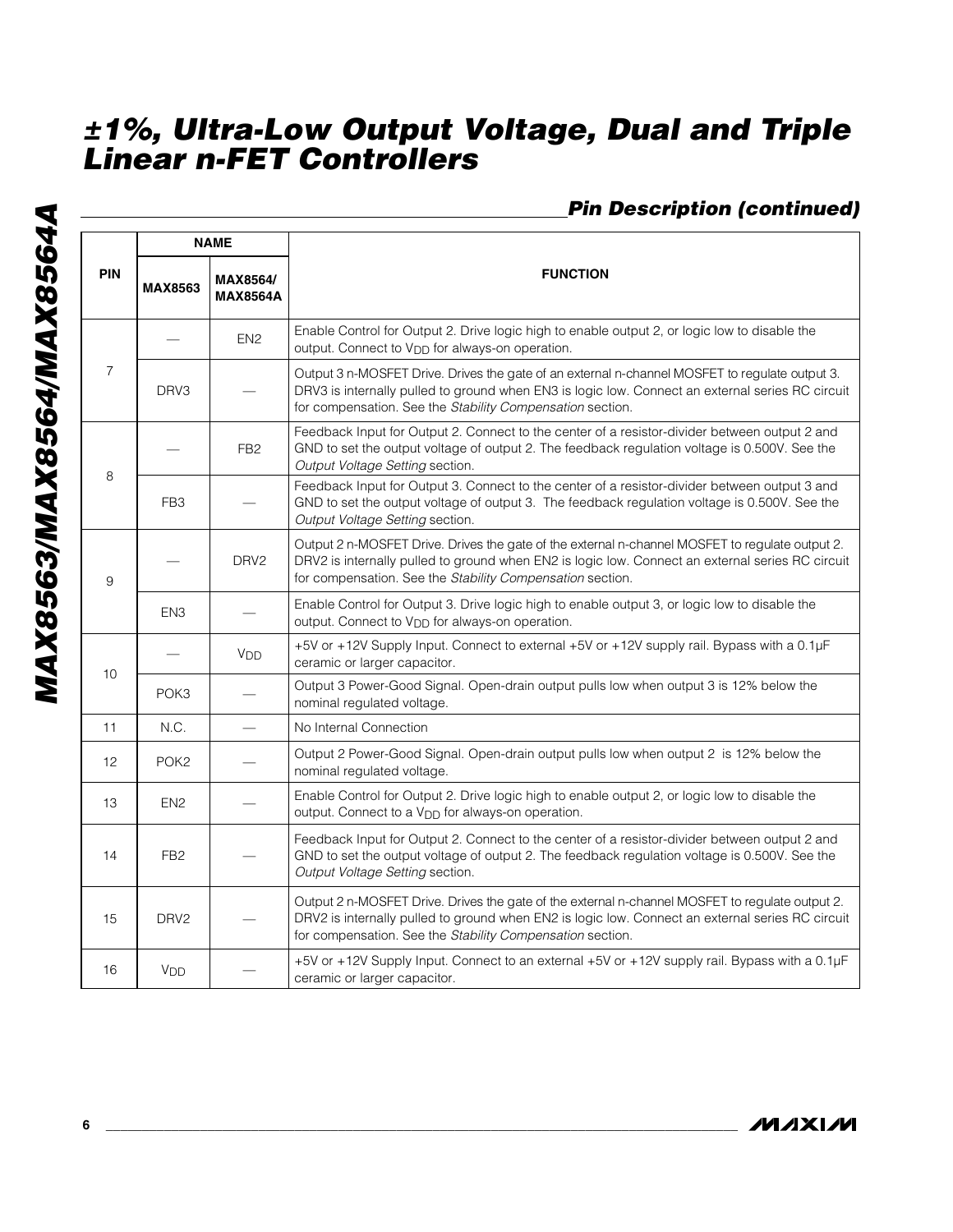### *Typical Application Circuits*

*MAX8563: Triple Output*

![](_page_6_Figure_3.jpeg)

*Figure 1. MAX8563 Typical Application Circuit*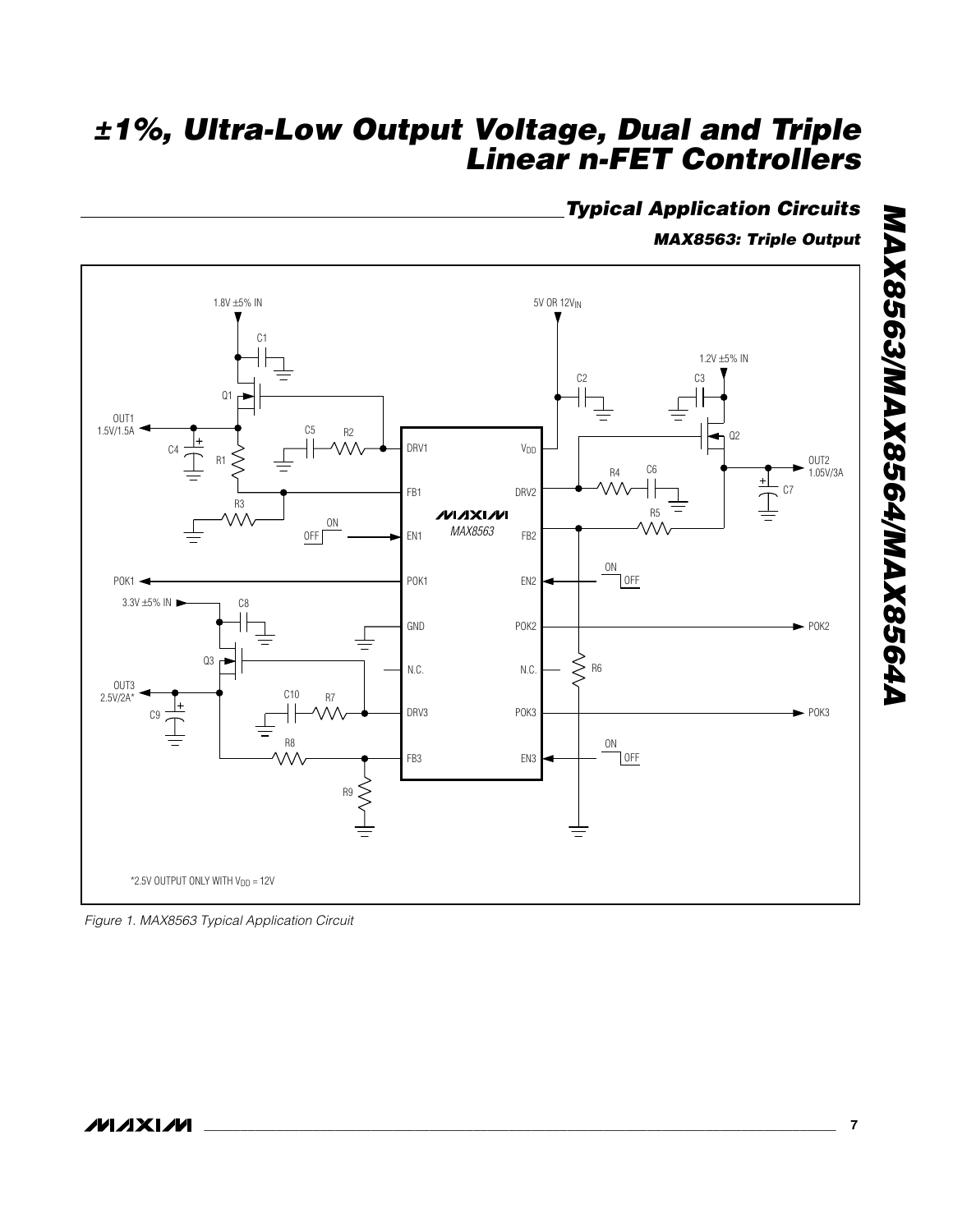![](_page_7_Figure_2.jpeg)

*Figure 2. MAX8564/MAX8564A Typical Application Circuit*

#### **MAX8563 External Component List**

| <b>COMPONENTS</b>                                | <b>QTY</b> | <b>DESCRIPTION</b>                                                                                                                        |
|--------------------------------------------------|------------|-------------------------------------------------------------------------------------------------------------------------------------------|
| C <sub>1</sub> , C <sub>3</sub> , C <sub>8</sub> | 3          | 2.2µF, 10V X5R ceramic capacitors<br>(optional 100 $\mu$ F, 18m $\Omega$ , 6.3V<br>aluminum electrolytic, Sanyo<br>GTPE100MI in parallel) |
| C <sub>2</sub>                                   | 1          | 0.1µF, 16V X7R ceramic capacitor                                                                                                          |
| C4. C7. C9<br>3                                  |            | 100 $\mu$ F, 18m $\Omega$ , 6.3V aluminum<br>electrolytic capacitors<br>Sanyo GTPE100MI                                                   |
| C5, C6, C10                                      | 3          | 1µF, 16V X7R ceramic capacitors                                                                                                           |
| 1<br>$Q1/Q2$ (dual)                              |            | Dual n-channel MOSFETs, 30V, 18m $\Omega$<br>Vishay Si4922DY                                                                              |
| O3<br>1                                          |            | n-channel MOSFET, 30V, 50m $\Omega$<br>Fairchild Semiconductor FDD6630A                                                                   |
| R <sub>1</sub>                                   | 1          | $665\Omega \pm 1\%$ resistor                                                                                                              |
| R <sub>2</sub>                                   | 1          | $620\Omega$ ±5% resistor                                                                                                                  |
| R3                                               | 1          | $332\Omega \pm 1\%$ resistor                                                                                                              |
| R <sub>4</sub>                                   | 1          | $390\Omega + 5\%$ resistor                                                                                                                |
| R <sub>5</sub><br>1                              |            | 182Ω ±1% resistor                                                                                                                         |
| R <sub>6</sub>                                   | 1          | $165\Omega \pm 1\%$ resistor                                                                                                              |
| R7                                               | 1          | 910 $\Omega$ ±5% resistor                                                                                                                 |
| R <sub>8</sub>                                   | 1          | $1k\Omega$ ±1% resistor                                                                                                                   |
| R9                                               | 1          | $249\Omega \pm 1\%$ resistor                                                                                                              |

#### **MAX8564/MAX8564A External Component List**

| <b>COMPONENTS</b>                                                                                                     | <b>QTY</b>                      | <b>DESCRIPTION</b>                                                                      |
|-----------------------------------------------------------------------------------------------------------------------|---------------------------------|-----------------------------------------------------------------------------------------|
| C11                                                                                                                   | 1                               | 0.1µF, 16V X7R ceramic capacitor                                                        |
| C <sub>12</sub> , C <sub>14</sub>                                                                                     | 2                               | 100 $\mu$ F, 18m $\Omega$ , 6.3V aluminum<br>electrolytic capacitors<br>Sanyo GTPE100MI |
| (optional 100 $\mu$ F, 18m $\Omega$ , 6.3V<br>2<br>C15, C17<br>aluminum electrolytic, Sanyo<br>GTPE100MI in parallel) |                                 | 2.2µF, 10V X5R ceramic capacitors                                                       |
| C <sub>18</sub> , C <sub>20</sub>                                                                                     | 2                               | 1µF, 16V X7R ceramic capacitors                                                         |
| Q4/Q5 (dual)                                                                                                          | 1                               | Dual n-channel MOSFETs, 30V, 18m $\Omega$<br>Vishay Si4922DY                            |
| R <sub>13</sub><br>1                                                                                                  |                                 | $165\Omega \pm 1\%$ resistor                                                            |
| R <sub>14</sub><br>1                                                                                                  |                                 | $182\Omega \pm 1\%$ resistor                                                            |
| R <sub>15</sub><br>1                                                                                                  |                                 | $390\Omega$ ±5% resistor                                                                |
| R <sub>16</sub>                                                                                                       | 1<br>$665\Omega + 1\%$ resistor |                                                                                         |
| <b>R17</b>                                                                                                            | 1<br>$332\Omega + 1\%$ resistor |                                                                                         |
| <b>R18</b><br>1                                                                                                       |                                 | 620 $\Omega$ ±5% resistor                                                               |

![](_page_7_Picture_8.jpeg)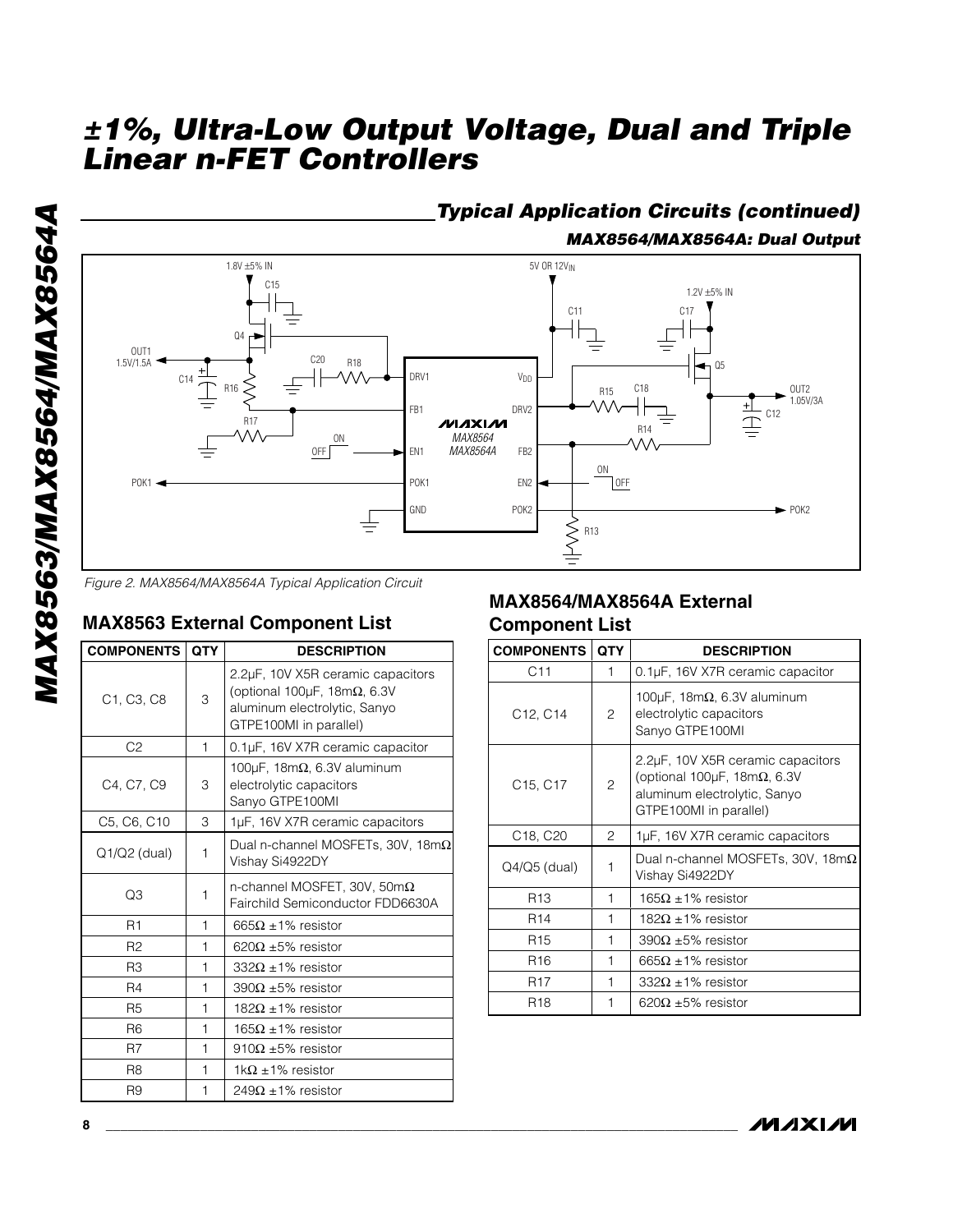#### *Detailed Description*

The MAX8563/MAX8564/MAX8564A triple and dual LDO controllers allow flexible and inexpensive voltage conversion by controlling the gate of an external n-MOSFET in a source-follower configuration. The MAX8563/MAX8564/MAX8564A consist of multiple identical LDO controllers. Each LDO controller features an enable input (EN\_) and a power-OK output (POK\_). The MAX8563/MAX8564/MAX8564A also include a 0.5V reference, an internal regulator, and an undervoltage lockout (UVLO). The transconductance amplifier measures the feedback voltage on FB\_ and compares it to an internal 0.5V reference connected to the positive input. If the voltage on FB\_ is lower than 0.5V, the current output on the gate-drive output DRV\_ is increased. If the voltage on FB\_ is higher than 0.5V, the current output on the gate-drive output is decreased.

*Bias Voltage (VDD), UVLO, and Soft-Start* The MAX8563/MAX8564/MAX8564A bias current for internal circuitry is supplied by V<sub>DD</sub>. The V<sub>DD</sub> voltage range is from 4.5V to 13.2V. If  $V_{DD}$  drops below 3.76V (typ), the MAX8563/MAX8564/MAX8564A assume that the supply and reference voltages are too low and activate the UVLO circuitry. During UVLO, the internal regulator (VL) and the internal bandgap reference are forced off, DRV\_ is pulled to GND, and POK\_ is pulled low.

Before any internal startup circuitry is activated, V<sub>DD</sub> must be above the UVLO threshold. After UVLO indicates that VDD is high enough, the internal VL regulator, the internal bandgap reference, and the bias currents are activated. If EN\_ is logic-high after the internal reference and bias currents are activated, then the corresponding DRV\_ output initiates operation in soft-start mode. Once the voltage on FB\_ reaches 94% of the regulation threshold, the full output current of the LDO controller is permitted.

When an LDO is activated, the respective DRV is pulled up from GND with a typical soft-start current of DRV softstart. The soft-start current limits the slew of the output voltage and limits the initial spike of current that the drain of the external n-MOSFET receives. The size of the compensation capacitor (CC) limits the slew rate (see Figure 3). This output voltage slew rate is equal to (DRV\_softstart /C<sub>C</sub>)mV/ms, where C<sub>C</sub> is in µF. The maximum startup drain current is the ratio of COUT to CC multiplied by the soft-start current.

#### *Input Voltage (Drain Voltage of the External n-MOSFET)*

The minimum input voltage to the drain of the n-MOSFET is a function of the desired output voltage and the dropout voltage of the n-MOSFET. Details on calculating

![](_page_8_Figure_9.jpeg)

*Figure 3. Soft-Start and Compensation Schematic*

this value are covered in the *Power MOSFET Selection* section.

The maximum input voltage to the drain of the n-MOSFET is a function of the breakdown voltage and the thermal conditions during operation. The breakdown voltage from drain to source is normally provided in the MOSFET data sheet. The theoretical maximum input voltage is the set output voltage plus the breakdown voltage. The thermal constraint is usually the largest concern when discussing maximum input voltage. Details on calculating this value are covered in the *Power MOSFET Selection* section. The MOSFET package and thermal relief on the board are the largest contributors to removing heat from the n-MOSFET. Since output voltage is normally set and maximum output current is fixed, the input voltage becomes the only variable that determines the maximum power dissipated. Thus, the maximum input voltage is limited by the power capability of the n-MOSFET, if it is less than the breakdown voltage, which is most often the case. Ensure input capacitors handle the maximum input voltage.

During a power-up sequence where  $V_{DD}$  and  $EN$  rise before the input to the drain of the n-MOSFET, the MAX8563/MAX8564/MAX8564A drive DRV\_ high but the output does not rise. As DRV\_ rails and VFB is still below 80% of the regulation voltage, the MAX8563/MAX8564/ MAX8564A assume that an output short-circuit fault is present and shut down that regulator. To avoid this error condition, connect a resistor-divider from V<sub>DD</sub> to IN\_ with the middle node connected to the respective EN\_ (see Figure 4). Use the following equations to calculate the resistor values.

When  $V_{IN}$  is off or at a low-voltage state:

$$
0.7 > \left(\frac{R_E}{R_E + R_D}\right) \times \left(V_{DD} - V_{IN_-}\right) + V_{IN_-}
$$

When V<sub>IN</sub> is on or at a high-voltage state:

*MAXM*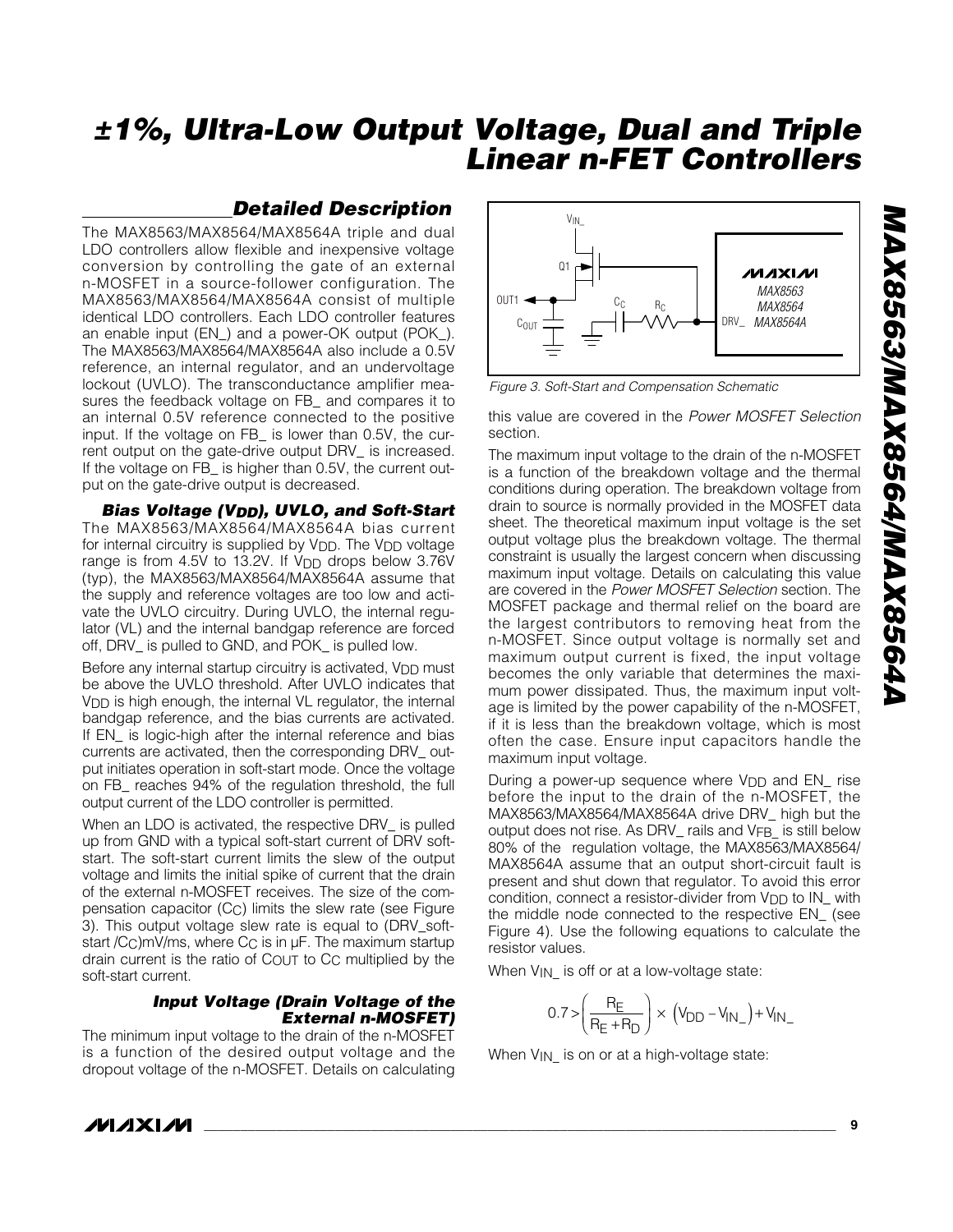![](_page_9_Figure_1.jpeg)

*Figure 4. Voltage-Divider on EN\_*

$$
1.3<\!\left(\frac{R_E}{R_E+R_D}\right)\times\left(V_{DD}-V_{IN_-}\right)+V_{IN_-}
$$

 $_D$  = 100k $\Omega$ . The above equations also assume that  $V_{\text{DD}} > V_{\text{IN}} > 1V$  when  $V_{\text{IN}}$  is on or at a high-voltage state, and that  $V_{\text{DD}} > 3V$ .

Example: Connect 100k $\Omega$  from EN to V<sub>DD</sub> and 4k $\Omega$  from EN\_ to IN\_. Thus, when  $V_{DD} = 12V$  and  $V_{IN} = 0V$ , then  $V_{EN-} = 0.46V$ . When  $V_{DD} = 12V$  and  $V_{IN-} = 1.2V$ , then  $V_{\text{EN}} = 1.6V$ .

Alternately, to avoid fault shutdown due to the delay of  $V_{IN}$  relative to  $V_{DD}$ , pull EN\_ low with a separate control logic and only drive high when V<sub>IN</sub> reaches a steadystate value.

#### *Output Voltage*

*±1%, Ultra-Low Output Voltage, Dual and Triple*

The output voltage range at the source of the n-MOSFET is from 0.5V to 3.3V when  $V_{\text{DD}}$  is 12V and from 0.5V to 1.8V when V<sub>DD</sub> is 5V. The maximum output voltage is a function of the minimum gate-to-source voltage (VGS) of the MOSFET and V<sub>DD</sub>.

The external n-MOSFET contains a parasitic diode from source to drain. If the output is ever anticipated to exceed the input, current flows from source to drain. If this is undesirable, external protection is needed. A simple solution is the placement of a diode in series, from IN\_ to the drain of the n-MOSFET, so that reverse current is not possible. Due to the forward-voltage drop of the diode, the maximum output voltage is reduced and additional power is consumed in the diode.

#### *Enable and POK*

R B

The MAX8563/MAX8564/MAX8564A have independent enable control inputs (EN1, EN2, and EN3). Drive EN1 high to enable output 1. Drive EN2 high to enable output 2. Drive EN3 high to enable output 3. When EN\_ is driven low, the corresponding DRV\_ is internally pulled to GND and POK\_ is internally pulled low.

The POK\_ is an open-drain output that provides the status of the output voltage and pulls low depending upon circuit conditions. During startup, once the FB\_ reaches the POK\_ threshold, the POK\_ signal goes high. The POK\_ threshold has 30mV of hysteresis. When the output voltage drops 12% below the nominal regulated voltage, POK\_ pulls low. All POK\_ outputs pull low when UVLO is activated or when the internal VL regulator and reference are not ready.

#### *Output Undervoltage and Overload Protection*

When an overload event or short circuit occurs, the device that is most vulnerable is the external n-MOSFET. The MAX8563/MAX8564/MAX8564A monitor the output voltage to protect the MOSFET. When DRV\_ is at its maximum voltage and the output voltage drops below 80% but is still greater than 60% of its nominal voltage for more than 50µs, the MAX8563/MAX8564/MAX8564A shut down that particular regulator output by pulling DRV\_ to GND. Note that there is an additional inherent delay in turning off the MOSFET. The delay is a function of the compensation capacitor and the MOSFET. If the output recovers to greater than 80% within 50µs, it is not considered to be in overload and no action is taken. When the output voltage drops below 60% of its nominal voltage, the MAX8563/MAX8564/MAX8564A immediately shut down that particular regulator output by pulling DRV<sub>\_</sub> to GND. To restart that particular LDO,  $V_{DD}$  must be recycled below the UVLO or the corresponding EN\_ must be recycled. The overload protection is shown in the *Typical Operating Characteristics* .

#### *Design Procedure*

#### *Output Voltage Setting*

The minimum output voltage for each controller of the MAX8563/MAX8564/MAX8564A is typically 0.5V. The maximum output voltage is adjustable up to 3.3V with  $V<sub>DD</sub> = 12V$ , and up to 1.8V with  $V<sub>DD</sub> = 5V$ . To set the output voltage, connect the FB\_ pin to the center of a voltage-divider between OUT\_ and GND (Figure 5). The resistor-divider current should be at least 1mA per 1A of maximum output current; i.e., for a 3A maximum output current, set the resistor-divider bias current to ≥ 3mA:

$$
I_{OUT(MIN)} \ge \frac{I_{OUT(MAX)}}{1000}
$$
  

$$
\le \frac{V_{FB}}{I_{OUT(MIN)}} = 1000 \times \frac{V_{FB}}{I_{OUT(MAX)}} = \frac{500}{I_{OUT(MAX)}}
$$

![](_page_9_Picture_19.jpeg)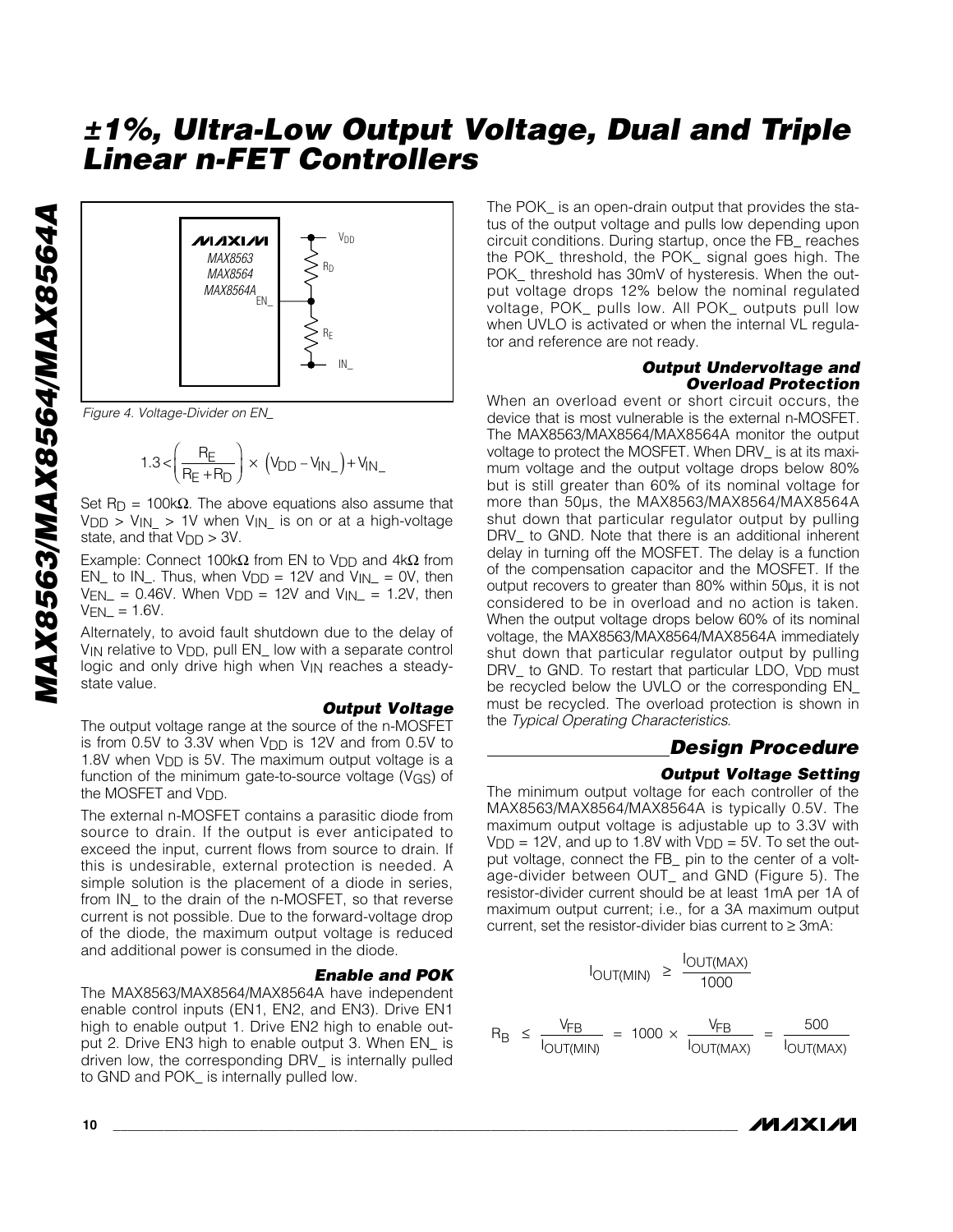$$
R_A = R_B \times \left[ \left( \frac{V_{OUT}}{V_{FB}} \right) - 1 \right] = R_B \times (2 \times V_{OUT} - 1)
$$

To set the output voltage to 0.5V, disconnect RB from FB\_ and connect it to OUT\_; this change maintains the minimum load requirement on the output. In this case, R<sub>A</sub> can vary from 1kΩ to 10kΩ.

#### *Input and Output Capacitor Selection*

The input filter capacitor aids in providing low input impedance to the regulator and also reduces peak currents drawn from the power source during transient conditions. Use a minimum 2.2µF ceramic capacitor from IN\_ (drain of the external pass n-MOSFET) to GND (see Figures 1 and 2). If large line transients or load transients are expected, increase the input capacitance to help minimize output voltage changes.

The output filter capacitor and its equivalent series resistance (ESR) contribute to the stability of the regulator (see the *Stability Compensation* section) and affect the load-transient response. If large step loads (no load to full load) are expected, and a very fast response (less than a few microseconds) is required, use a 100µF, 18mΩ POSCAP for the output capacitor. If a larger capacitance is desired, keep the capacitance ESR product (COUT  $\times$  RESR) in the 1 $\mu$ s to 5 $\mu$ s range.

If the application expects smaller load steps (less than 50% of full load), then use a 6.8µF ceramic capacitor or larger per ampere of maximum output current. This option reduces the size and cost of the regulator circuit. Note that some ceramic dielectrics exhibit large capacitance variation with temperature. Use X7R or X5R dielectrics to ensure sufficient capacitance at all operating temperatures. Tantalum and aluminum capacitors are not recommended.

#### *Power MOSFET Selection*

The MAX8563/MAX8564/MAX8564A use an n-channel MOSFET as the series pass transistor instead of a pchannel MOSFET to reduce cost. The selected MOS-FET must have a gate threshold voltage that meets the following criteria:

#### VGS\_MAX ≤ VDD - VOUT\_

where V<sub>DD</sub> is the controller bias voltage, and VGS MAX is the maximum gate voltage required to yield the onresistance (RDS\_ON) specified by the manufacturer's data sheet. R<sub>DS</sub> <sub>ON</sub> multiplied by the maximum output

![](_page_10_Figure_12.jpeg)

*Figure 5. Adjustable Output Voltage*

current (load current) is the maximum voltage dropout across the MOSFET, VDS\_MIN. Make sure that VDS\_MIN meets the condition below to avoid entering dropout, where output voltage starts to decrease and any ripple on the input also passes through to the output:

VIN\_MIN > VDS\_MIN + VOUT

where V<sub>IN\_MIN</sub> is the minimum input voltage at the drain of the MOSFET. V<sub>DS\_MIN</sub> has a positive temperature coefficient; therefore, the value of V<sub>DS\_MIN</sub> at the highest operating junction temperature should be used.

For thermal management, the maximum power dissipation in the MOSFET is calculated by:

#### PD = (VIN\_MAX - VOUT) x IOUT\_MAX

The MOSFET is typically in an SMT package. Refer to the MOSFET data sheet for the PC board area needed to meet the maximum operating junction temperature required.

#### *Stability Compensation*

Connect a resistor, RC, and a capacitor, CC, in series from the DRV\_ pin to GND. The values of the compensation network depend upon the external MOSFET characteristics, the output current range, and the programmed output voltage. The following parameters are needed from the MOSFET data sheet: the input capacitance (C<sub>ISS</sub> at  $V_{DS} = 1V$ ), the typical forward transconductance (gFS), and the current at which gFS was measured (IDFS). Calculate the transconductance of the FET at the maximum load current (lOUT\_MAX):

$$
g_{C(MAX)} = g_{FS} \times \sqrt{\frac{I_{OUT\_MAX}}{I_{DFS}}}
$$

**MAXIM**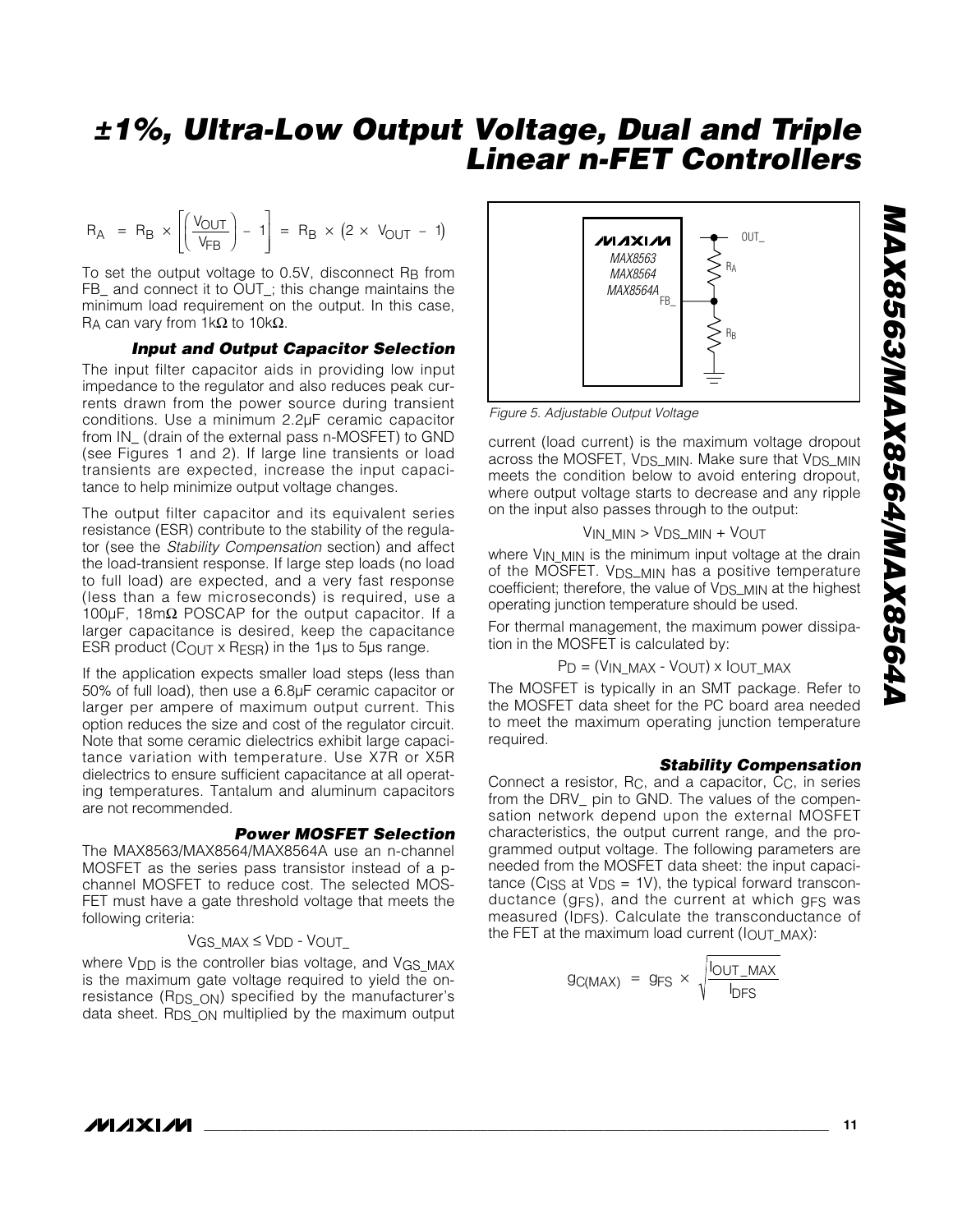large step loads (see the *Input and Output Capacitor Selection* section for output capacitance requirements), use the following equations to select the compensation components:

For the best transient response in applications with large step loads (see the *Input and Output Capacitor Selection* section for output capacitance requirements), use the following equations to select the compensation components:\n\n
$$
C_{\text{C}} = \frac{\left[0.16 \times V_{\text{OUT}} \times C_{\text{OUT}} \times \left(\frac{1}{9 \text{C} (\text{MAX})} \times \left(\frac{1}{9 \text{C} (\text{MAX})} \times \frac{1}{10 \text{U} \cdot \text{MAX}}\right)\right]}{\left(\frac{1}{9 \text{C} (\text{MAX})} \times \frac{1}{9 \text{C} (\text{MAX})} \times \frac{1}{10 \text{U} \cdot \text{MAX}}\right)^{2}} - C_{\text{ISS}}
$$
\n\n
$$
R_{\text{C}} = 59 \times \frac{V_{\text{OUT}} \times C_{\text{OUT}} \left(\frac{1}{9 \text{C} (\text{MAX})} \times \frac{1}{10 \text{U} \cdot \text{MAX}}\right)}{\left(\frac{1}{9 \text{C} (\text{MAX})} \times V_{\text{OUT}} + \frac{1}{10 \text{U} \cdot \text{MAX}}\right)^{2}} - C_{\text{ISS}}
$$
\n\nwhere C\_{\text{OUT}} is the output capacitance and RESR is the ESR of COUT.\n\nTo use a low-cost ceramic capacitor (see the *Input and Output Capacitor Selection* section for load-transient response characteristics), use the following equations to select the compensation components:\n\n
$$
C_{\text{C}} = \frac{C_{\text{OUT}} \times g_{\text{C} (\text{MAX})}}{\left(g_{\text{C} (\text{MAX})} \times V_{\text{OUT}} + \frac{1}{10 \text{UT} \cdot \text{MAX}}\right)} - C_{\text{ISS}}
$$
\n\n
$$
R_{\text{C}} = 15 \times \frac{C_{\text{OUT}}}{C_{\text{C}} \times g_{\text{C} (\text{MAX})}}
$$

where  $C_{\text{OUT}}$  is the output capacitance and  $R_{\text{FSR}}$  is the ESR of COUT.

To use a low-cost ceramic capacitor (see the *Input and Output Capacitor Selection* section for load-transient response characteristics), use the following equations to select the compensation components:

$$
C_{C} = \frac{C_{OUT} \times g_{C(MAX)}}{(g_{C(MAX)} \times V_{OUT} + I_{OUT\_MAX})} - C_{ISS}
$$

$$
R_{C} = 15 \times \frac{C_{OUT}}{C_{C} \times g_{C(MAX)}}
$$

*Example*

OUTPUT 1 of Figure 1 is used in this example. Table 1 shows the values required to calculate the compensation. The values were taken from the appropriate data sheets and Figure 1.

#### **Table 1. Parameters Required to Calculate Compensation**

| <b>PARAMETER</b>              | <b>CONDITIONS</b> | <b>VALUE</b> | <b>UNITS</b> |
|-------------------------------|-------------------|--------------|--------------|
| MOSFET C <sub>ISS</sub>       | $V_{DS} = 1V$     | 2500         | рF           |
| <b>MOSFET GFS</b>             | $IDFS = 8.8A$     |              | S            |
| Figure 1<br>V <sub>OUT1</sub> |                   | 1.5          |              |
| Figure 1<br><b>IOUT MAX</b>   |                   | 1.5          | А            |
| Figure 1<br>C <sub>OUT1</sub> |                   | 100          | uF           |
| Figure 1<br>RESR              |                   | 18           | $m\Omega$    |

$$
g_{C(MAX)} = 30S \times \sqrt{\frac{1.5A}{8.8A}} = 12.4S
$$
  
\n
$$
1.5V \times 100\mu F \times 12.4S \times \left(\frac{12.4S \times 1.5V + 1.5A}{18m\Omega + 1}\right)
$$
  
\n
$$
2500pF = 0.90\mu F, \text{ use 1}\mu F.
$$
  
\n
$$
R_C = 59 \times \frac{1.5V \times 100\mu F \times (12.4S \times 18m\Omega + 1)}{1\mu F(12.4S \times 1.5V + 1.5A)}
$$
  
\n= 599.4 $\Omega$ , use 620 $\Omega$ .

#### *PC Board Layout Guidelines*

Due to the high-current paths and tight output accuracy required by most applications, careful PC board layout is required. An evaluation kit (MAX8563EVKIT) is available to speed design.

It is important to keep all traces as short as possible to maximize the high-current trace dimensions to reduce the effect of undesirable parasitic inductance. The MOSFET dissipates a fair amount of heat due to the high currents involved, especially during large input-to-output voltage differences. To dissipate the heat generated by the MOSFET, make power traces very wide with a large amount of copper area. An efficient way to achieve good power dissipation on a surface-mount package is to lay out copper areas directly under the MOSFET package on multiple layers and connect the areas through vias. Use a ground plane to minimize impedance and inductance. In addition to the usual high-power considerations, here are four tips to ensure high output accuracy:

- Ensure that the feedback connection to  $C_{\text{OUT}}$  is short and direct.
- Place the feedback resistors next to the FB pin.
- Place R<sub>C</sub> and C<sub>C</sub> next to the DRV<sub>-pin.</sub>
- Ensure FB\_ and DRV\_ traces are away from noisy sources to ensure tight accuracy.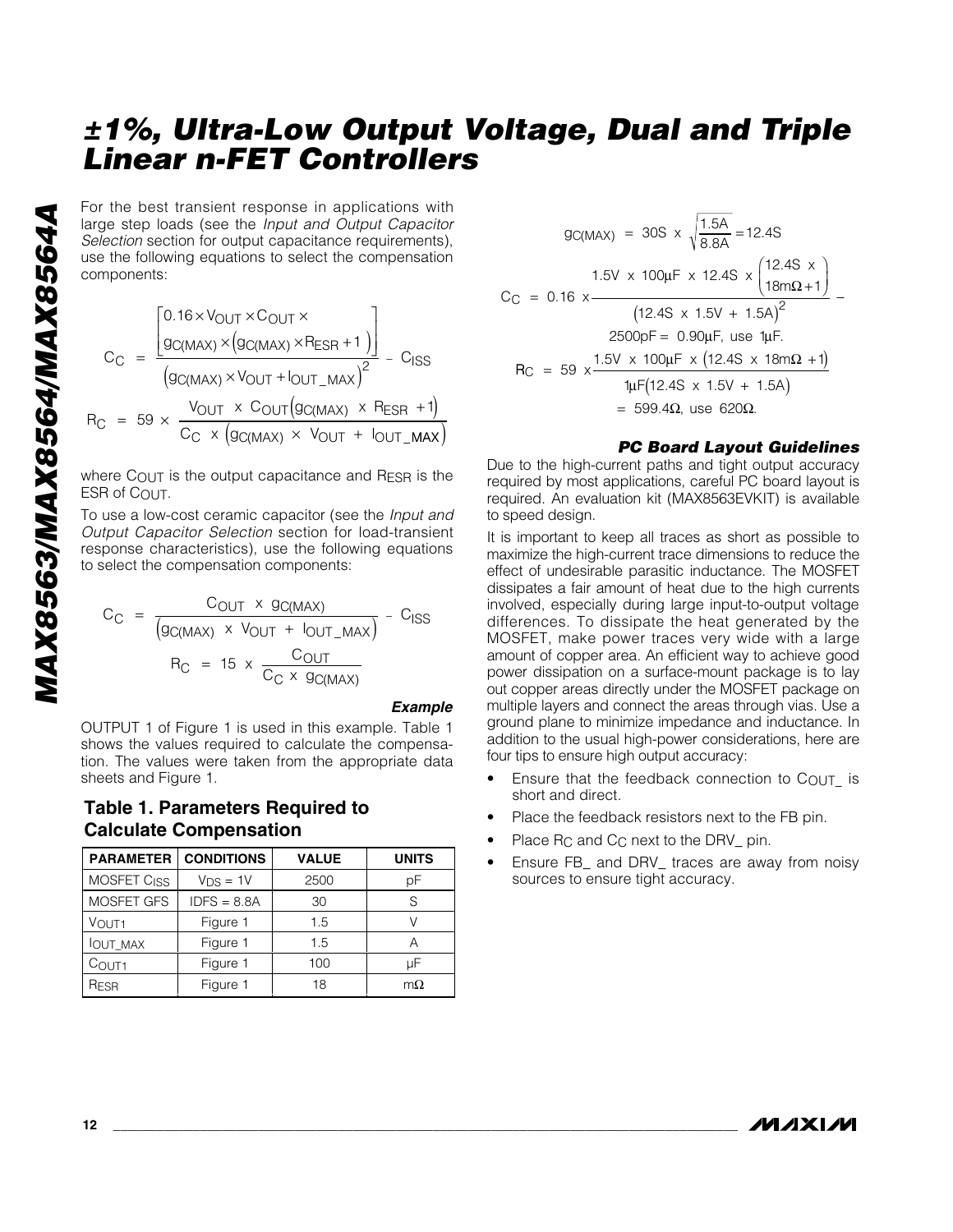### *Pin Configurations*

![](_page_12_Figure_2.jpeg)

### *Chip Information*

TRANSISTOR COUNT: 1801 PROCESS: BiCMOS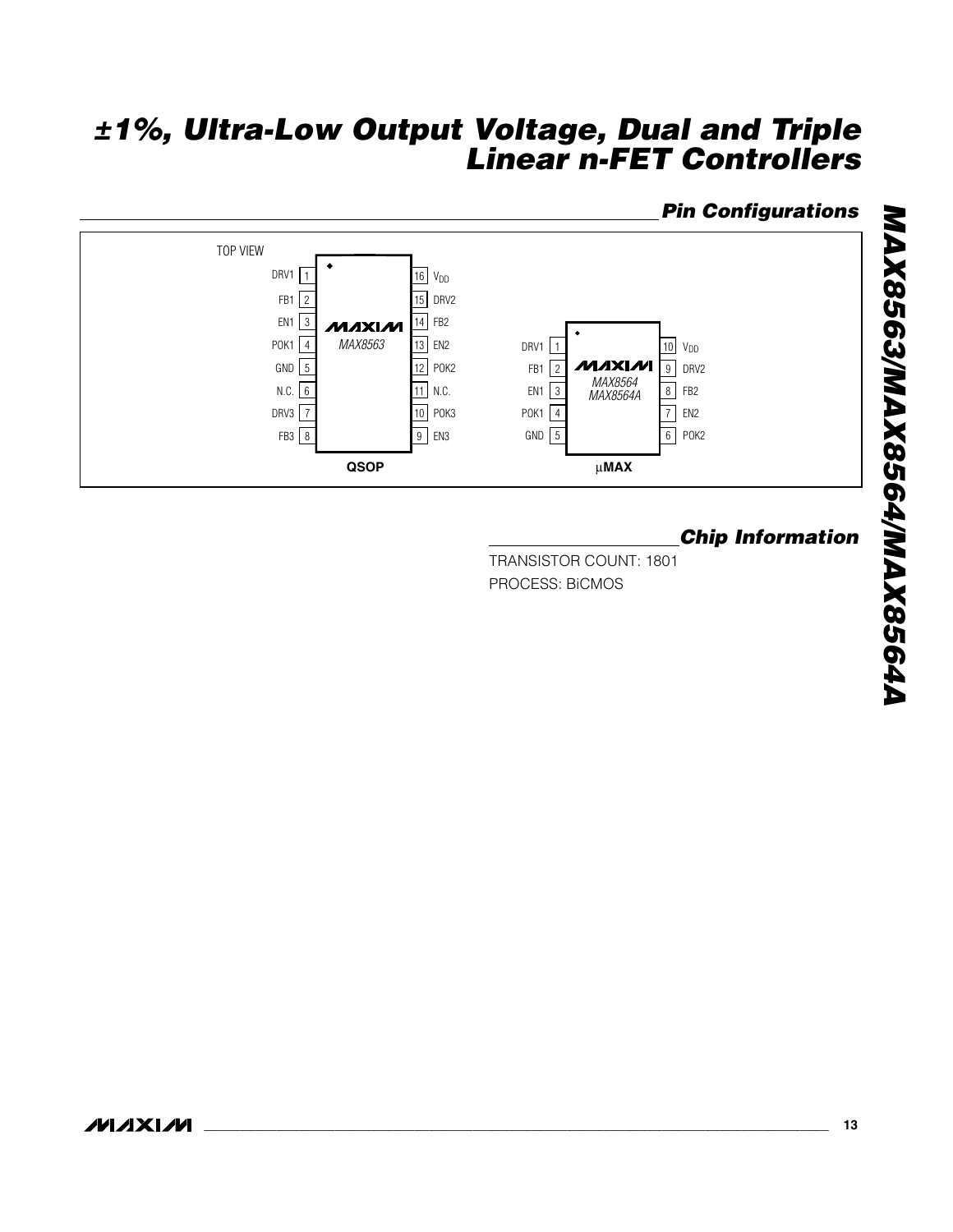### *Package Information*

(The package drawing(s) in this data sheet may not reflect the most current specifications. For the latest package outline information, go to **www.maxim-ic.com/packages**.)

![](_page_13_Figure_3.jpeg)